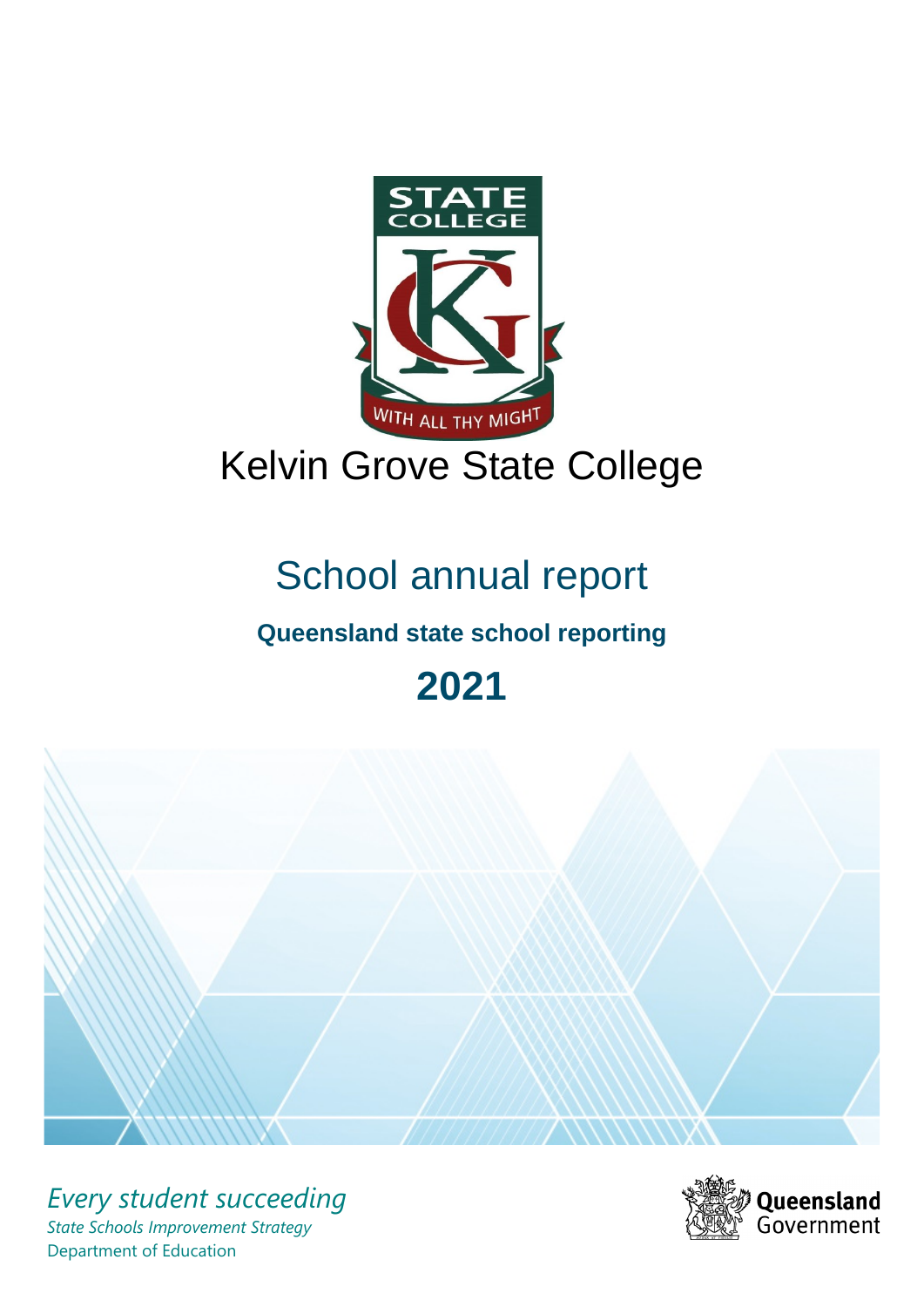**OFFICIAL – Public** Published as information source only. Public information used to create this report may not appear in this format in the public domain Please refer to disclaimer information.

#### **Contact details**

| <b>Postal Address</b> | L'Estrange Terrace Kelvin Grove 4059 |
|-----------------------|--------------------------------------|
| <b>Phone</b>          | $(07)$ 3552 7333                     |
| Fax                   | (07) 3552 7300                       |
| Email                 | principal@kelvingrovesc.eq.edu.au    |
| Website               | https://kelvingrovesc.eq.edu.au      |

#### **Disclaimer**

The materials presented in this report are distributed by the Department of Education (the department) as an information source only.

The information and data in this report is subject to change without notice.<br>The department makes no statements, representations, or warranties about the accuracy or completeness of, and you should not rely on, any informa report.

The department disclaim all responsibility and all liability (including without limitation, liability in negligence) for all expenses, losses, damages and costs you might incur as a result of the information in this report being inaccurate or incomplete in any way, and for any reason.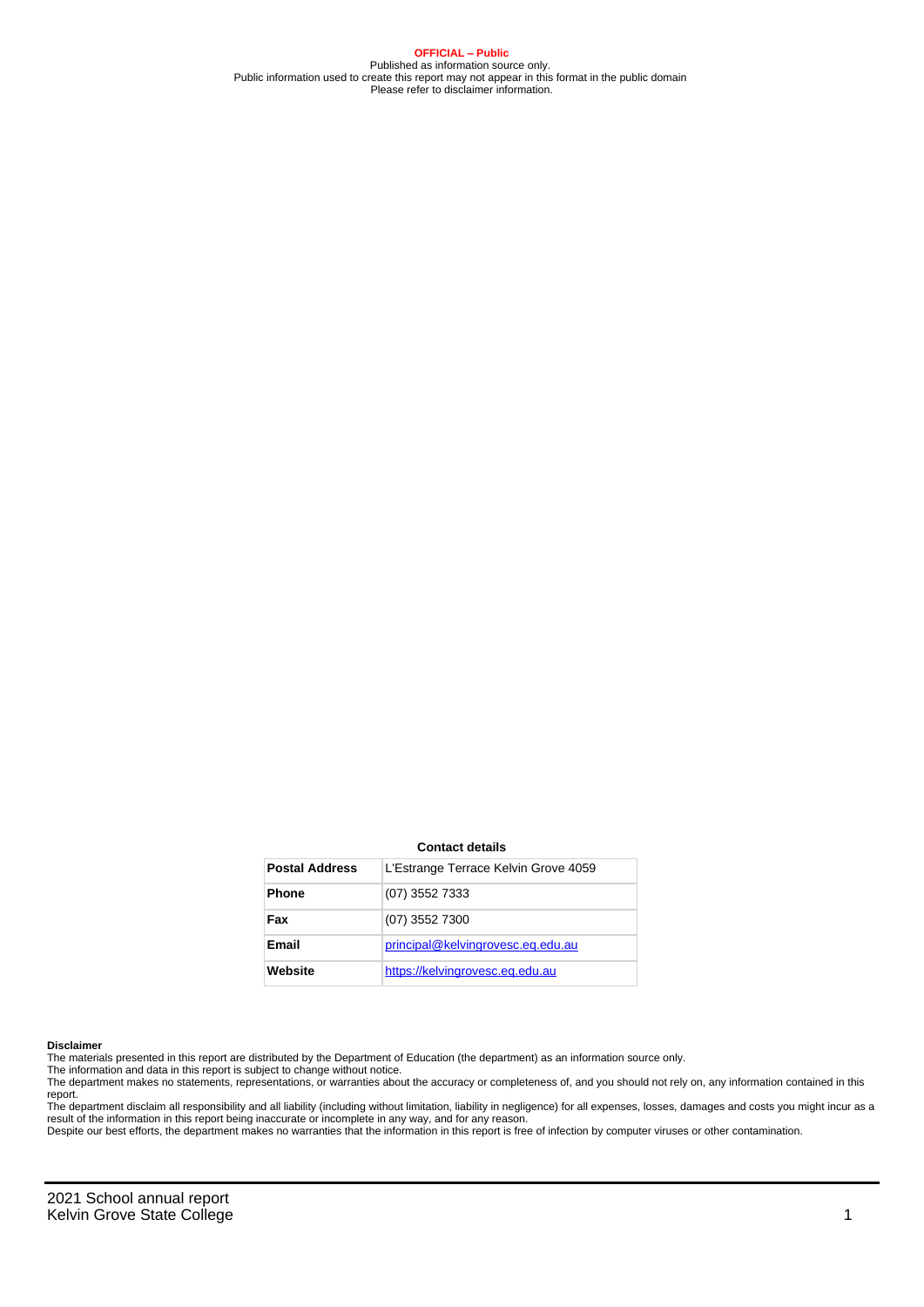| School context                   |                                                                                                                                                                                              |
|----------------------------------|----------------------------------------------------------------------------------------------------------------------------------------------------------------------------------------------|
| Coeducational or single sex      | Coeducational                                                                                                                                                                                |
| <b>Independent Public School</b> | <b>Yes</b>                                                                                                                                                                                   |
| Year levels offered in 2021      | Prep Year - Year 12                                                                                                                                                                          |
| Webpages                         | Additional information about Queensland state schools is located on the:<br>My School website<br>Queensland Government data website<br>Queensland Government schools directory website.<br>٠ |

# **Characteristics of the student body**

## **Student enrolments**

#### **Table 1: Student enrolments by year level**

|                   |       | <b>February</b> |       |       | <b>August</b> |       |
|-------------------|-------|-----------------|-------|-------|---------------|-------|
| <b>Year Level</b> | 2019  | 2020            | 2021  | 2019  | 2020          | 2021  |
| <b>Prep Year</b>  | 112   | 84              | 112   | 130   | 87            | 108   |
| Year 1            | 114   | 128             | 92    | 122   | 130           | 88    |
| Year 2            | 117   | 134             | 130   | 119   | 133           | 128   |
| Year <sub>3</sub> | 138   | 113             | 130   | 140   | 115           | 131   |
| Year 4            | 142   | 137             | 120   | 157   | 141           | 121   |
| Year 5            | 146   | 168             | 155   | 149   | 165           | 159   |
| Year 6            | 168   | 177             | 185   | 177   | 179           | 188   |
| Year 7            | 491   | 394             | 414   | 495   | 398           | 412   |
| Year 8            | 470   | 505             | 407   | 466   | 500           | 406   |
| Year 9            | 419   | 484             | 505   | 429   | 490           | 500   |
| Year 10           | 438   | 444             | 469   | 451   | 435           | 466   |
| Year 11           | 371   | 469             | 438   | 365   | 457           | 424   |
| Year 12           | 224   | 345             | 445   | 215   | 342           | 437   |
| <b>Total</b>      | 3,350 | 3,582           | 3,602 | 3,415 | 3,572         | 3,568 |

Notes

1. Student counts include headcount of all full- and part-time students at the school.

## **Average class sizes**

## **Table 2: Average class size information for each phase of schooling**

| <b>Year Levels</b> | 2019 | 2020 | 2021 |
|--------------------|------|------|------|
| Prep – Year 3      | 24   | 22   | 23   |
| Year 4 – Year 6    | 27   | 27   | 25   |
| Year 7 – Year 10   | 26   | 25   | 24   |
| Year 11 – Year 12  | 19   | 20   | 19   |

Notes

1. Classes are measured against the target of 25 students per teacher in Prep to Year 3 and Years 11 to 12, and target of 28 students per teacher in Years 4 to 10. Where composite classes exist across cohorts (e.g. Year 3/4) the class size targets would be the lower cohort target.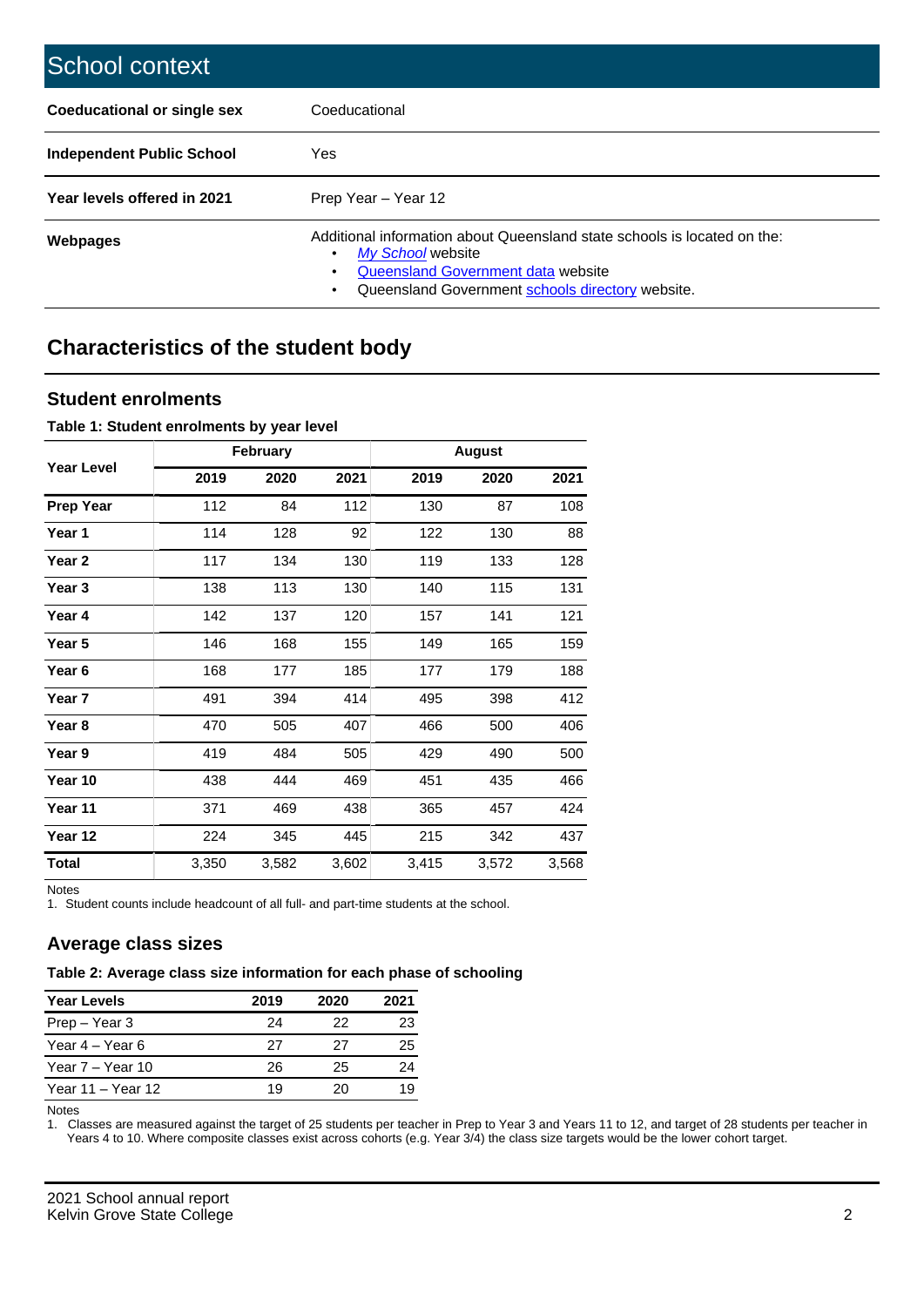## **Respectful relationships education**

To support students' learning, health and wellbeing all state schools are required to implement respectful relationships education through the Prep to Year 10 Australian Curriculum: Health and Physical Education and/or through school pastoral care programs across Prep to Year 12.

## **Parent, student and staff satisfaction**

Tables 3–5 show selected items from the Parent/Caregiver, Student and Staff School Opinion Surveys. In response to the COVID-19 health emergency, the annual school opinion surveys of students, teachers and staff were not administered in 2020. A new time series started in 2021 and data from this collection is not considered directly comparable with earlier collections due to significant methodology changes.

For state level information go to the **[School Opinion Survey](https://qed.qld.gov.au/publications/reports/statistics/schooling/schools/schoolopinionsurvey) webpage**.

#### **Table 3: Parent/Caregiver Survey**

| Percentage of parents/caregivers who agree <sup>1</sup> that:                                               | 2019  | 2020 | 2021  |
|-------------------------------------------------------------------------------------------------------------|-------|------|-------|
| This is a good school.                                                                                      | 95.6% |      | 94.4% |
| My child likes being at this school. <sup>2</sup>                                                           | 92.3% |      | 91.9% |
| My child feels safe at this school. <sup>2</sup>                                                            | 93.1% |      | 92.3% |
| My child's learning needs are being met at this school. <sup>2</sup>                                        | 93.5% |      | 86.7% |
| My child is making good progress at this school. <sup>2</sup>                                               | 90.0% |      | 91.1% |
| Teachers at this school expect my child to do his or her best. <sup>2</sup>                                 | 97.8% |      | 96.0% |
| Teachers at this school provide my child with useful feedback about his or her school<br>work. <sup>2</sup> | 90.8% |      | 93.0% |
| Teachers at this school motivate my child to learn. <sup>2</sup>                                            | 90.0% |      | 90.4% |
| Teachers at this school treat students fairly. <sup>2</sup>                                                 | 91.3% |      | 91.6% |
| can talk to my child's teachers about my concerns. <sup>2</sup>                                             | 94.3% |      | 92.6% |
| This school works with me to support my child's learning. <sup>2</sup>                                      | 88.5% |      | 90.3% |
| This school takes parents' opinions seriously. <sup>2</sup>                                                 | 85.4% |      | 82.6% |
| Student behaviour is well managed at this school. <sup>2</sup>                                              | 88.4% |      | 86.5% |
| This school looks for ways to improve. <sup>2</sup>                                                         | 91.6% |      | 91.1% |
| This school is well maintained. <sup>2</sup>                                                                | 92.1% |      | 95.8% |

Notes

1. Agree represents the percentage of respondents who Somewhat Agree, Agree or Strongly Agree with the statement.

2. Nationally agreed parents/caregiver items.

3. DW = Data withheld to ensure confidentiality.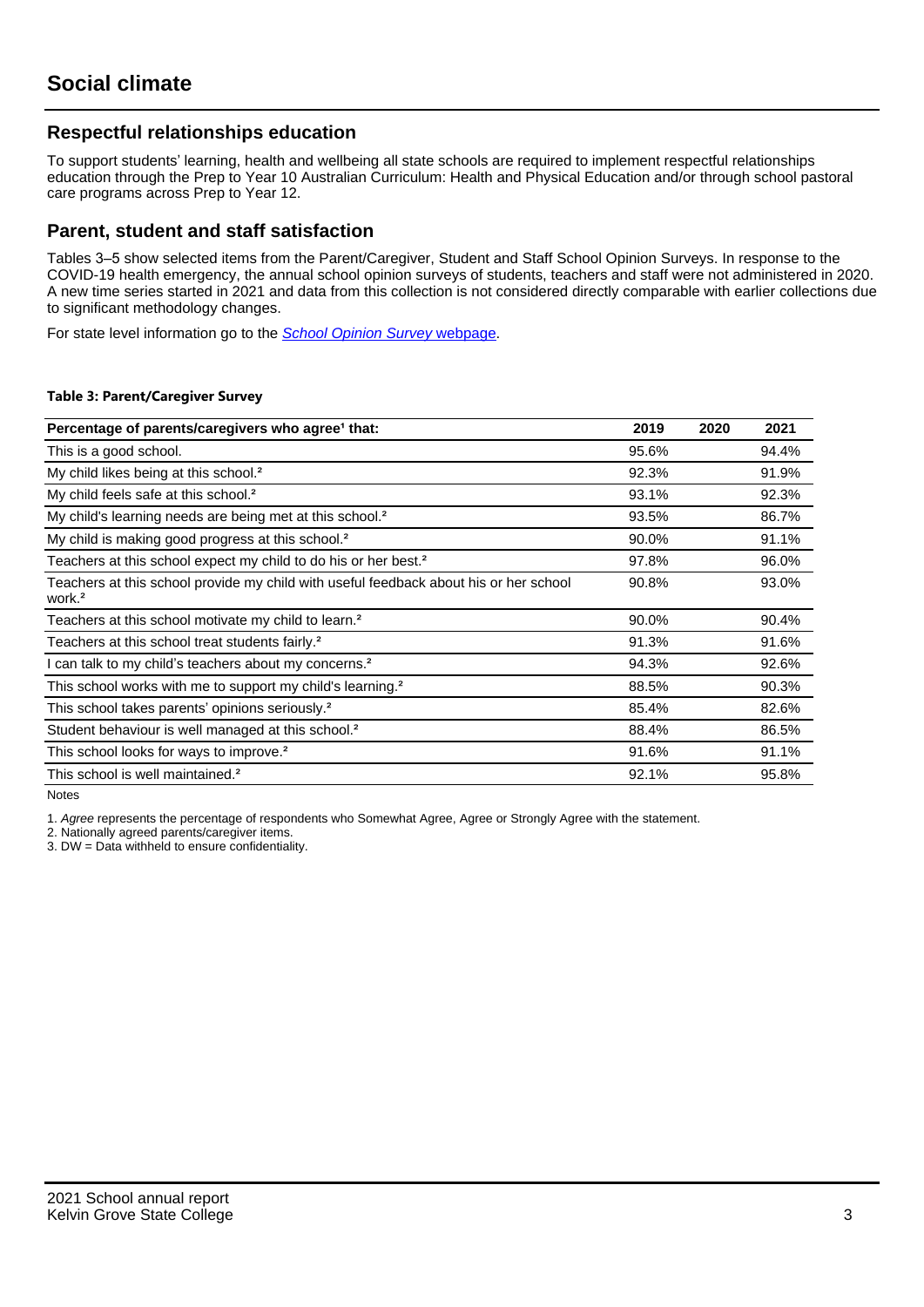#### **Table 4: Student Survey**

| Percentage of students who agree <sup>1</sup> that:                            | 2019  | 2020 | 2021  |
|--------------------------------------------------------------------------------|-------|------|-------|
| I like being at my school. <sup>2</sup>                                        | 94.1% |      | 72.6% |
| I feel safe at my school. <sup>2</sup>                                         | 96.6% |      | 84.2% |
| My teachers motivate me to learn. <sup>2</sup>                                 | 95.8% |      | 80.2% |
| My teachers expect me to do my best. <sup>2</sup>                              | 97.4% |      | 92.9% |
| My teachers provide me with useful feedback about my school work. <sup>2</sup> | 94.5% |      | 82.9% |
| Teachers at my school treat students fairly. <sup>2</sup>                      | 91.4% |      | 67.8% |
| I can talk to my teachers about my concerns. <sup>2</sup>                      | 84.2% |      | 68.9% |
| My school takes students' opinions seriously. <sup>2</sup>                     | 88.1% |      | 49.8% |
| Student behaviour is well managed at my school. <sup>2</sup>                   | 85.6% |      | 54.3% |
| My school looks for ways to improve. <sup>2</sup>                              | 96.1% |      | 74.0% |
| My school is well maintained. <sup>2</sup>                                     | 95.0% |      | 74.8% |
| My school gives me opportunities to do interesting things. <sup>2</sup>        | 98.3% |      | 85.8% |

Notes

1. Agree represents the percentage of respondents who Somewhat Agree, Agree or Strongly Agree with the statement.

2. Nationally agreed student items.

3. DW = Data withheld to ensure confidentiality.

#### **Table 5: Staff Survey**

| Percentage of staff who agree <sup>1</sup> that:                                                            | 2019  | 2020 | 2021  |
|-------------------------------------------------------------------------------------------------------------|-------|------|-------|
| I feel confident embedding Aboriginal and Torres Strait Islander perspectives across the<br>learning areas. | 81.3% |      | 80.8% |
| I enjoy working at this school. <sup>2</sup>                                                                | 98.7% |      | 95.9% |
| I feel this school is a safe place in which to work. <sup>2</sup>                                           | 98.1% |      | 94.8% |
| I receive useful feedback about my work at this school. <sup>2</sup>                                        | 90.4% |      | 77.9% |
| Students are encouraged to do their best at this school. <sup>2</sup>                                       | 99.4% |      | 98.8% |
| Students are treated fairly at this school. <sup>2</sup>                                                    | 98.7% |      | 95.3% |
| Student behaviour is well managed at this school. <sup>2</sup>                                              | 95.5% |      | 84.4% |
| Staff are well supported at this school. <sup>2</sup>                                                       | 89.9% |      | 75.7% |
| This school takes staff opinions seriously. <sup>2</sup>                                                    | 90.8% |      | 73.9% |
| This school looks for ways to improve. <sup>2</sup>                                                         | 96.2% |      | 94.2% |
| This school is well maintained. <sup>2</sup>                                                                | 95.5% |      | 93.6% |
| This school gives me opportunities to do interesting things. <sup>2</sup>                                   | 94.8% |      | 85.2% |

Notes

1. Agree represents the percentage of respondents who Somewhat Agree, Agree or Strongly Agree with the statement.

2. Nationally agreed staff items.

3. DW = Data withheld to ensure confidentiality.

# **Description of how this school manages non-attendance**

Queensland state schools manage non-attendance in line with the Queensland Department of Education procedures: [Managing Student Absences and Enforcing Enrolment and Attendance at State Schools](https://ppr.qed.qld.gov.au/pp/managing-student-absences-and-enforcing-enrolment-and-attendance-at-state-schools-procedure); and [Roll Marking in State Schools,](https://ppr.qed.qld.gov.au/pp/roll-marking-in-state-schools-procedure) which outline processes for managing and recording student attendance and absenteeism.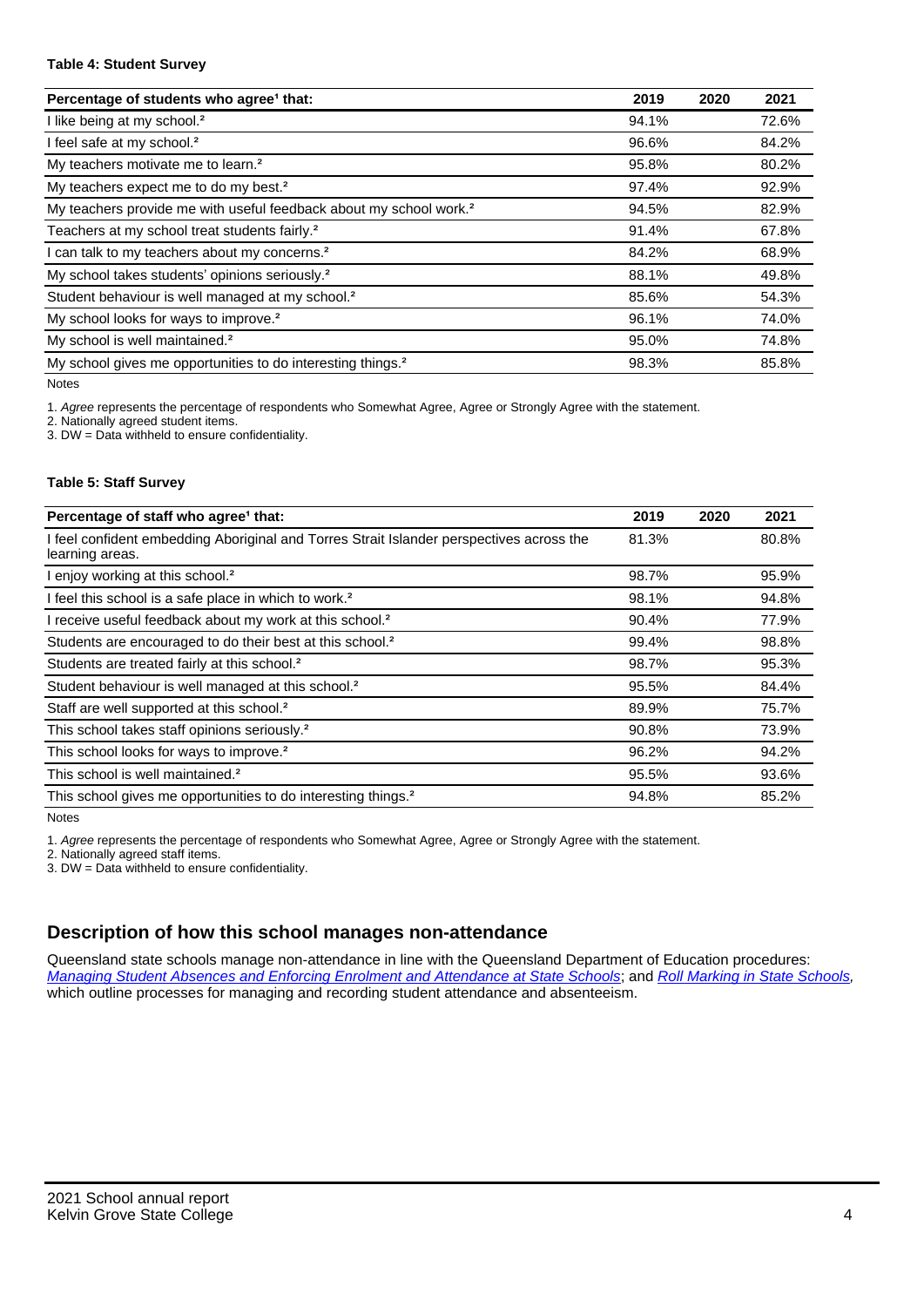## **School disciplinary absences**

#### **Table 6: Count of school disciplinary absences at this school**

| Type of school disciplinary absence | 2019 | 2020 | 2021 |
|-------------------------------------|------|------|------|
| Short suspension                    | 111  | 91   | 200  |
| Long suspension                     | 5    |      | 14   |
| Exclusion                           | 3    |      |      |
| Cancellation                        | 0    |      | 2    |
| Total                               | 119  | 96   | 223  |

Notes

1. School disciplinary absence (SDA) data is a total of short suspensions (1–10 days), long suspensions (11–20 days), exclusions and cancellations. 2. The number of SDAs is not the number of students who received an SDA as one student may be suspended several times in a school year. Each time a student is suspended it is recorded as an additional SDA. The data does not reflect the outcomes of appeal decisions.

3. 2020 data was impacted by the COVID-19 health emergency. There were significantly fewer SDAs during the home-based learning period (the first five weeks of Term 2) compared to other years.

# **School funding**

## **School income broken down by funding source**

School income, reported by financial year accounting cycle using standardised national methodologies and broken down by funding source is available via the [My School](http://www.myschool.edu.au/) website.

### **How to access our income details**

- 1. Click on the My School link <http://www.myschool.edu.au/>.
- 2. Enter the school name or suburb of the school you wish to search.

| Search by school name or suburb | <b>School sector</b> | School type | <b>State</b> |  |
|---------------------------------|----------------------|-------------|--------------|--|
|                                 |                      |             |              |  |

3. Click on View School Profile to access the school's profile.



4. Click on Finances and select the appropriate year to view school financial information.

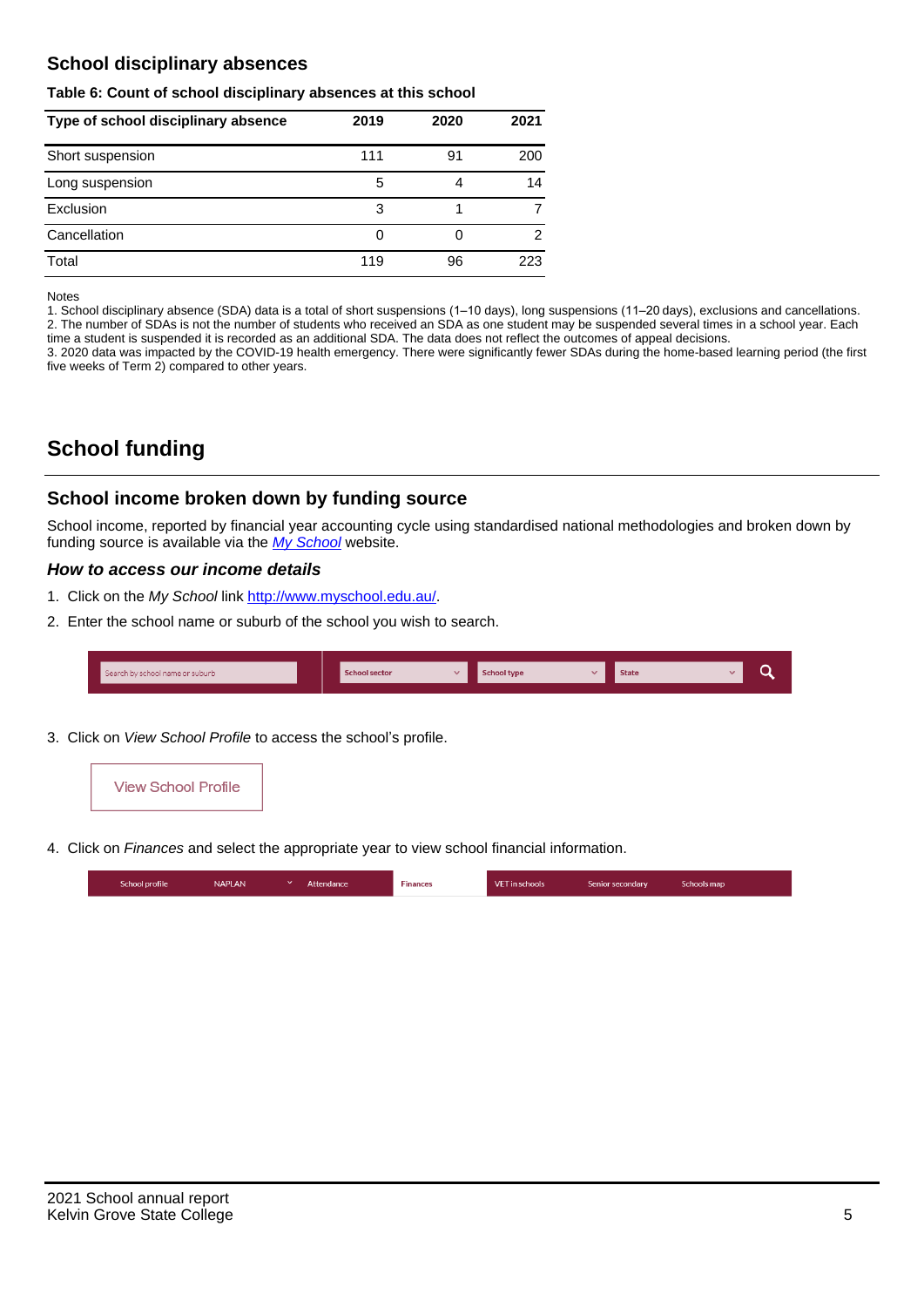# **Teacher standards and qualifications**

The Teacher registration eligibility requirements: Policy (p.1) states:

To be eligible for registration, a person must satisfy the Queensland College of Teachers (QCT) that they meet requirements regarding qualification and experience, or have otherwise met the requirements of the Australian Professional Standards for Teachers (APST). A person must also satisfy the QCT that they are suitable to teach and meet English language proficiency requirements. All these requirements are specified in the Act and the Education (Queensland College of Teachers) Regulation 2005 (the Regulation).

The qualifications required for teacher registration are successful completion of either -

- (a) a four-year initial teacher education program including teacher education studies of at least one year (e.g. a Bachelor of Education, or a double Bachelor degree in Science and Teaching) or
- (b) a one-year graduate initial teacher education program following a degree (e.g. a one-year Graduate Diploma of Education (Secondary) after a three-year Bachelor degree) or
- (c) another course of teacher education that the QCT is reasonably satisfied is the equivalent of (a) or (b). These are considered on a case-by-case basis.

For more information, please refer to the following link:

• <https://www.qct.edu.au/registration/qualifications>

# **Workforce composition**

## **Staff composition, including Indigenous staff**

#### **Table 7: Workforce composition for this school**

|                    | <b>Teaching staff</b> |      |                  | Non-teaching staff |      |      | Indigenous staff |      |      |
|--------------------|-----------------------|------|------------------|--------------------|------|------|------------------|------|------|
| <b>Description</b> | 2019                  | 2020 | 2021             | 2019               | 2020 | 2021 | 2019             | 2020 | 2021 |
| Headcount          | 251                   | 263  | 267              | 99                 | 103  | 112  |                  |      | ה>   |
| <b>FTF</b>         | 228                   | 240  | 242 <sub>1</sub> | 68                 | 74   | 78   |                  |      | ה>   |

Notes

1. Teaching staff includes school leaders.

2. Indigenous refers to Aboriginal and Torres Strait Islander people of Australia.

3. FTE = full-time equivalent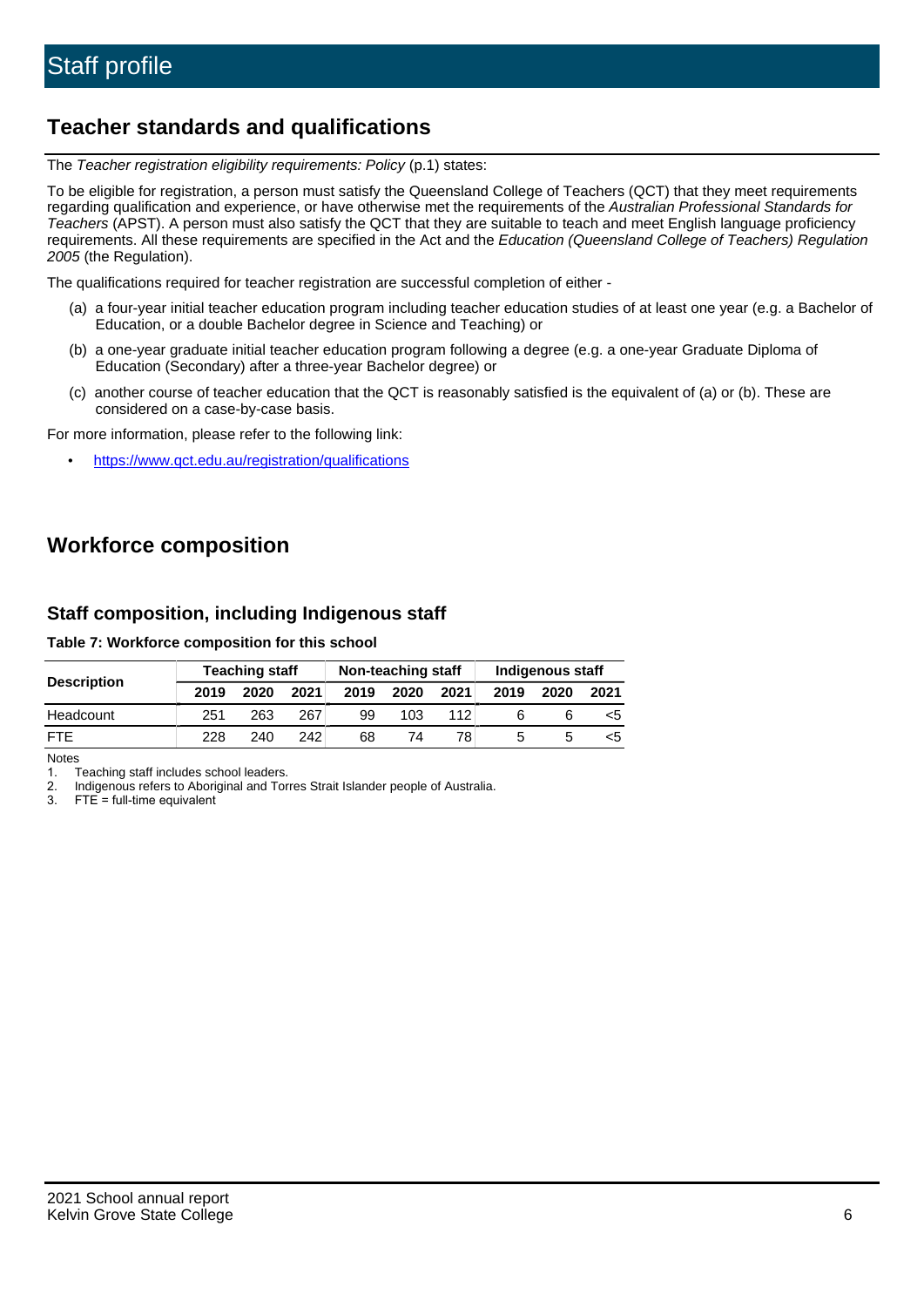# **Key student outcomes**

## **Student attendance**

Tables 8–9 show attendance rates at this school as percentages. In 2020, the COVID-19 health emergency affected student attendance in Queensland Government schools. Comparisons between 2020 and other years' attendance data should not be made.

#### **Table 8: Overall student attendance at this school**

| <b>Description</b>                                  | 2019 | 2020 | 2021   |
|-----------------------------------------------------|------|------|--------|
| Overall attendance rate for students at this school | 92%  | 91%  | $90\%$ |

Notes

1. The attendance rate is the full- and part-time days attended as a percentage of enrolled school days.

2. Full-time students only.

#### **Table 9: Student attendance rates for each year level at this school**

| <b>Year Level</b> | 2019 | 2020 | 2021      |
|-------------------|------|------|-----------|
| Prep Year         | 95%  | 90%  | 94%       |
| Year <sub>1</sub> | 93%  | 91%  | 93%       |
| Year <sub>2</sub> | 94%  | 92%  | 95%       |
| Year <sub>3</sub> | 94%  | 92%  | 95%       |
| Year 4            | 95%  | 93%  | 94%       |
| Year 5            | 94%  | 92%  | 94%       |
| Year <sub>6</sub> | 94%  | 95%  | 94%       |
| Year <sub>7</sub> | 93%  | 93%  | 93%       |
| Year <sub>8</sub> | 91%  | 91%  | 91%       |
| Year 9            | 90%  | 90%  | 89%       |
| Year 10           | 90%  | 92%  | 87%       |
| Year 11           | 90%  | 90%  | 87%       |
| Year 12           | 88%  | 90%  | 88%       |
| Ungraded          | 86%  | 66%  | <b>DW</b> |

Notes

1. The attendance rate is the full- and part-time days attended as a percentage of enrolled school days.<br>2. Full-time students only.

Full-time students only.

3. DW = Data withheld to ensure confidentiality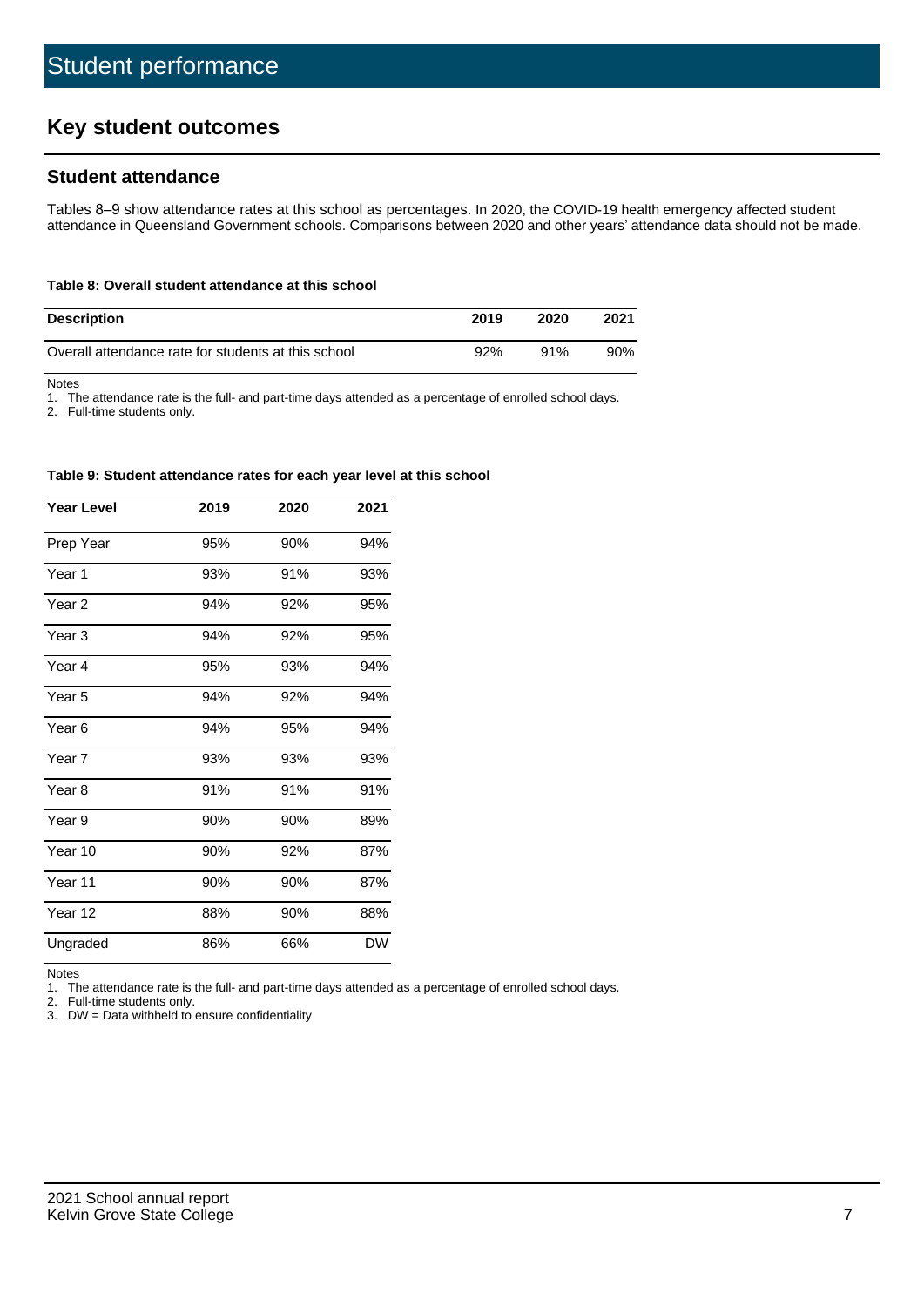# **NAPLAN**

Our reading, writing, spelling, grammar and punctuation, and numeracy results for the Years 3, 5, 7 and 9 NAPLAN tests are available via the [My School](http://www.myschool.edu.au/) website.

### **How to access our NAPLAN results**

- 1. Click on the My School link <http://www.myschool.edu.au/>.
- 2. Enter the school name or suburb of the school you wish to search.

| Search by school name or suburb | <b>School sector</b> | <b>School type</b>                        |          | <b>State</b> |  |
|---------------------------------|----------------------|-------------------------------------------|----------|--------------|--|
|                                 |                      |                                           |          |              |  |
|                                 |                      | $\sim$ $\sim$ $\sim$ $\sim$ $\sim$ $\sim$ | $\cdots$ |              |  |

3. Click on View School Profile of the appropriate school to access the school's profile.

| <b>View School Profile</b> |
|----------------------------|
|----------------------------|

4. Click on NAPLAN and select a year to view school NAPLAN information.

|  | School profile | <b>NAPLAN</b><br>$\sim$ 1 | Attendance | <b>Finances</b> | <b>VET</b> in schools | Senior secondary | Schools map |
|--|----------------|---------------------------|------------|-----------------|-----------------------|------------------|-------------|
|--|----------------|---------------------------|------------|-----------------|-----------------------|------------------|-------------|

#### Notes

- 1. If you are unable to access the internet, please contact the school for a hard copy of the school's NAPLAN results.
- 2. The National Assessment Program Literacy and Numeracy ([NAPLAN\)](http://www.nap.edu.au/naplan) is an annual assessment for students in Years 3, 5, 7 and 9.